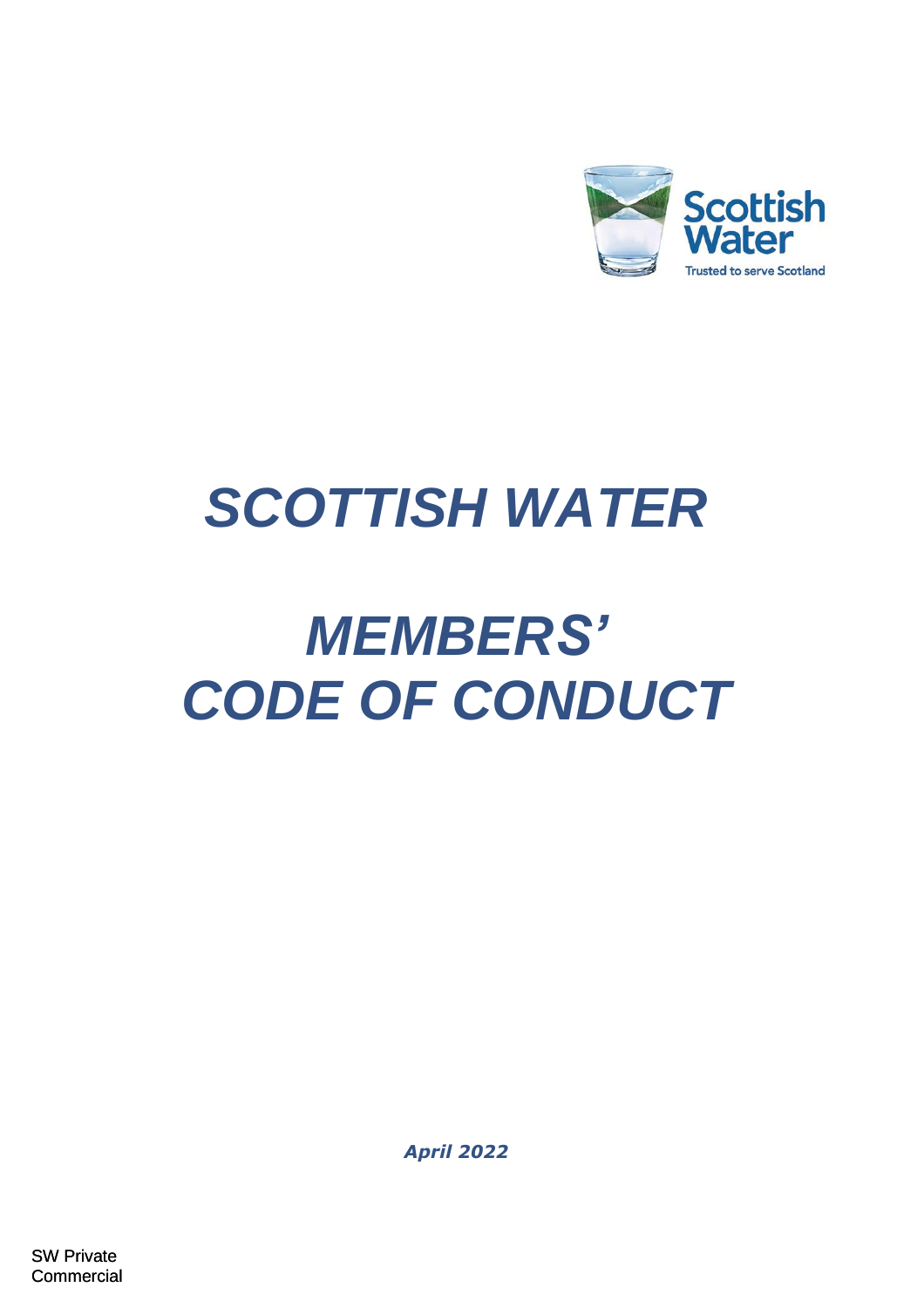## **CODE OF CONDUCT FOR MEMBERS OF SCOTTISH WATER**

## **CONTENTS**

- **Section 1: Introduction to the Code of Conduct** [My Responsibilities](#page-1-0) **[Enforcement](#page-2-0)**
- **Section 2: [Key Principles of the](#page-4-0) Code of Conduct**

## **Section 3: General Conduct**

[Respect and Courtesy](#page-6-0) [Remuneration, Allowances and Expenses](#page-7-0) Gifts and Hospitality **[Confidentiality](#page-10-0)** [Use of Public Body Resources](#page-10-1) [Dealing with my Public Body and Preferential Treatment](#page-10-1) [Appointments to Outside Organisations](#page-10-1)

## **Section 4: Registration of Interests**

[Category One: Remuneration](#page-14-0) Category Two: Other Roles Category Three: Contracts Category Four: Election Expenses Category Five: Houses, Land and Buildings Category Six: Interest in Shares and Securities Category Seven: Gifts and Hospitality Category Eight: Non–Financial Interests Category Nine: Close Family Members

# **Section 5: Declaration of Interests**

Stage 1: Connection Stage 2: Interest Stage 3: Participation

**Section 6: Lobbying and Access**

## **ANNEXES**

| Annex A            | Breaches of the Code |
|--------------------|----------------------|
| $\Lambda$ $\Gamma$ | n - C - H - - -      |

<span id="page-1-0"></span>Annex B [Definitions](#page-14-0)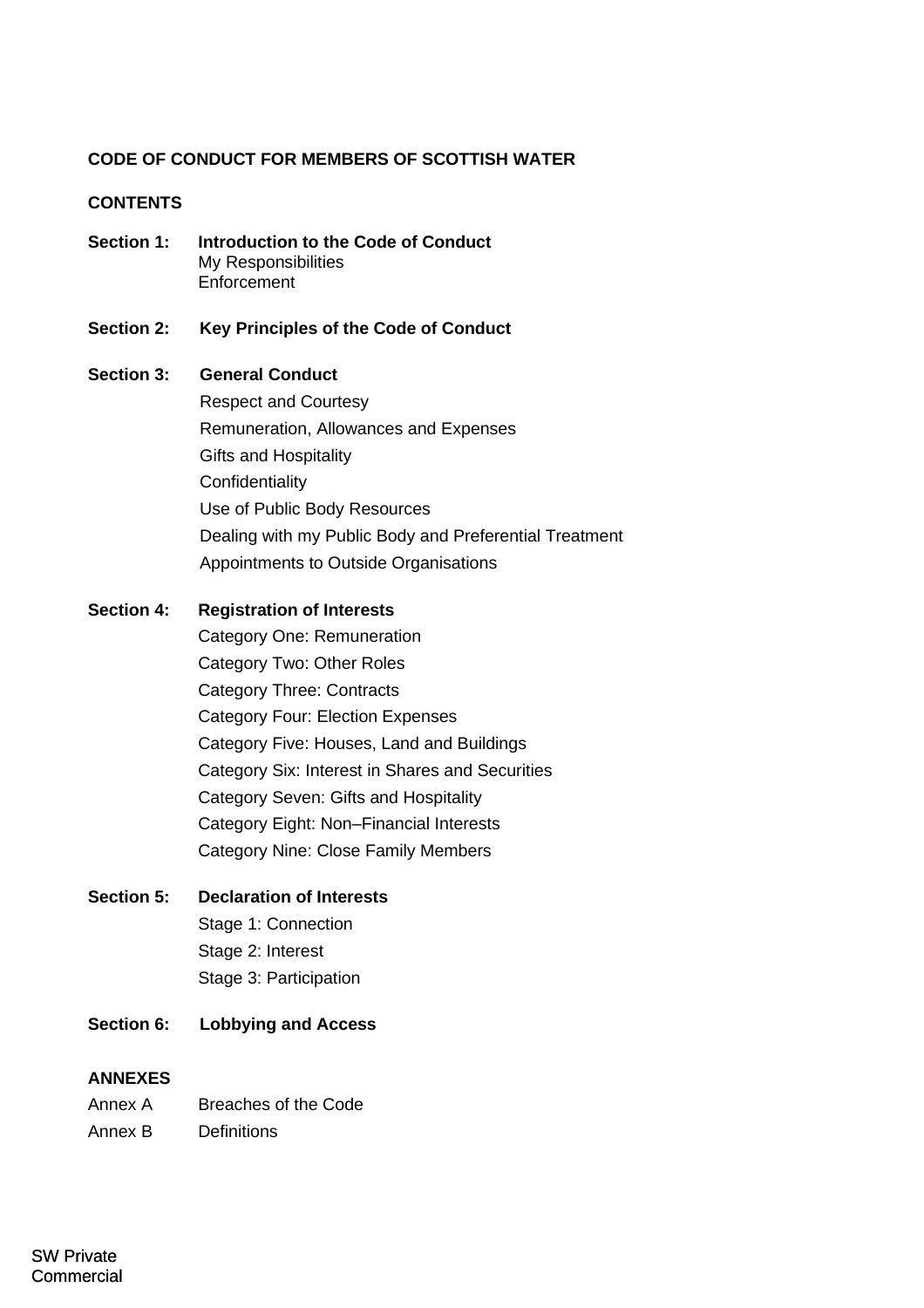# **Section 1: Introduction to the Code of Conduct**

- 1.1 This Code reflects the Model Code of Conduct for Devolved Public Bodies issued by the Scottish Ministers, with the approval of the Scottish Parliament, as required by the Ethical Standards in Public Life etc. (Scotland) Act 2000 (the "Act").
- 1.2 The purpose of the Code is to set out the conduct expected of those who serve on the boards of public bodies in Scotland.
- 1.3 The Code has been developed in line with the nine key principles of public life in Scotland. The principles are listed in Section 2 and set out how the provisions of the Code should be interpreted and applied in practice.

## **My Responsibilities**

- 1.4 I understand that the public has a high expectation of those who serve on the boards of public bodies and the way in which they should conduct themselves in undertaking their duties. I will always seek to meet those expectations by ensuring that I conduct myself in accordance with the Code.
- 1.5 I will comply with the substantive provisions of this Code, being sections 3 to 6 inclusive, in all situations and at all times where I am acting as a board member of Scottish Water, have referred to myself as a board member or could objectively be considered to be acting as a board member.
- <span id="page-2-0"></span>1.6 I will comply with the substantive provisions of this Code, being sections 3 to 6 inclusive, in all my dealings with the public, employees and fellow board members, whether formal or informal.
- 1.7 I understand that it is my personal responsibility to be familiar with the provisions of this Code and that I must also comply with the law and Scottish Water's rules, standing orders and regulations. I will also ensure that I am familiar with any guidance or advice notes issued by the Standards Commission for Scotland ("Standards Commission") and Scottish Water, and endeavour to take part in any training offered on the Code.
- 1.8 I will not, at any time, advocate or encourage any action contrary to this Code.
- 1.9 I understand that no written information, whether in the Code itself or the associated Guidance or Advice Notes issued by the Standards Commission, can provide for all circumstances. If I am uncertain about how the Code applies, I will seek advice from the Corporate Secretary of Scottish Water, failing whom the Chair or Chief Executive Officer of Scottish Water. I note that I may also choose to seek external legal advice on how to interpret the provisions of the Code.

## **Enforcement**

1.10 Part 2 of the Act sets out the provisions for dealing with alleged breaches of the Code, including the sanctions that can be applied if the Standards Commission finds that there has been a breach of the Code. More information on how complaints are dealt with and the sanctions can be found at Annex A.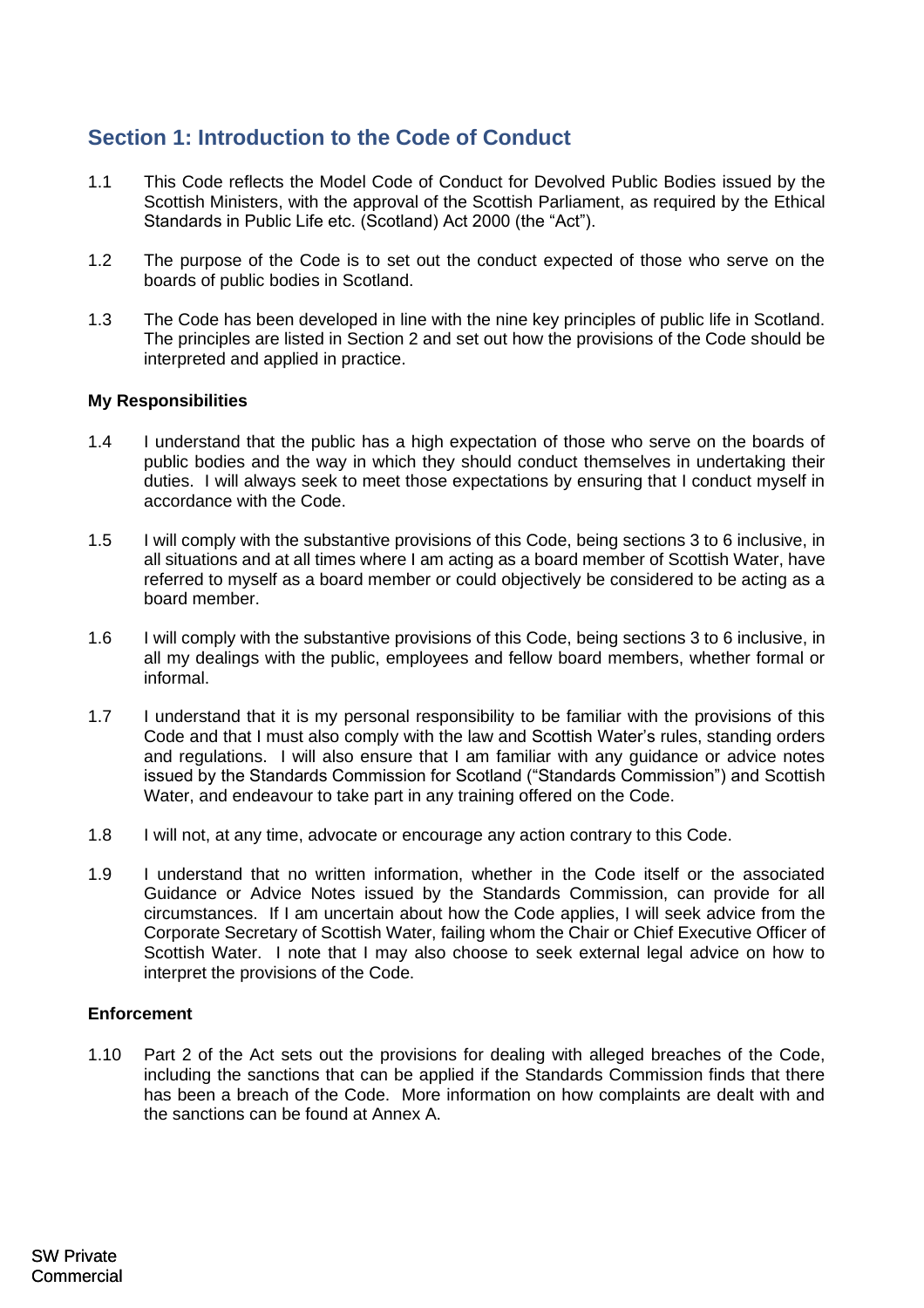# **Section 2: Key Principles of the Code of Conduct**

- 2.1 The Code has been based on the following key principles of public life. I will behave in accordance with these principles and understand that they should be used for guidance and interpreting the provisions in the Code.
- 2.2 I note that a breach of one or more of the key principles does not in itself amount to a breach of the Code. I note that, for a breach of the Code to be found, there must also be a contravention of one or more of the provisions in sections 3 to 6 inclusive of the Code.

The key principles are:

## **Duty**

I have a duty to uphold the law and act in accordance with the law and the public trust placed in me. I have a duty to act in the interests of Scottish Water and in accordance with its core functions and duties.

## **Selflessness**

I have a duty to take decisions solely in terms of public interest. I must not act in order to gain financial or other material benefit for myself, family or friends.

## **Integrity**

I must not place myself under any financial, or other, obligation to any individual or organisation that might reasonably be thought to influence me in the performance of my duties.

### **Objectivity**

I must make decisions solely on merit and in a way that is consistent with the functions of Scottish Water when carrying out public business including making appointments, awarding contracts or recommending individuals for rewards and benefits.

### **Accountability and Stewardship**

I am accountable to the public for my decisions and actions. I have a duty to consider issues on their merits, taking account of the views of others and I must ensure that Scottish Water uses its resources prudently and in accordance with the law.

## **Openness**

I have a duty to be as open as possible about my decisions and actions, giving reasons for my decisions and restricting information only when the wider public interest clearly demands.

## **Honesty**

I have a duty to act honestly. I must declare any private interests relating to my public duties and take steps to resolve any conflicts arising in a way that protects the public interest.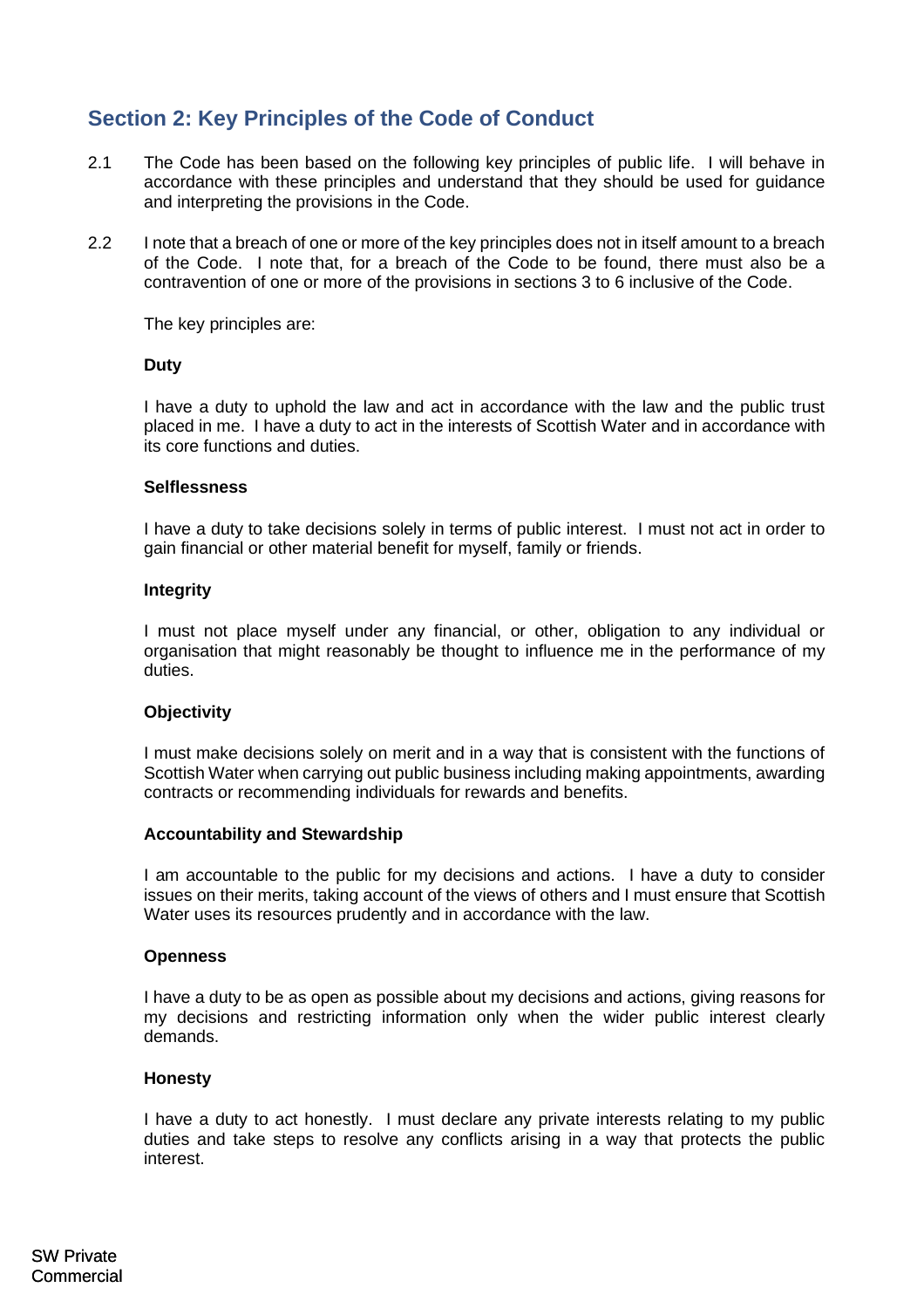## **Leadership**

I have a duty to promote and support these principles by leadership and example, and to maintain and strengthen the public's trust and confidence in the integrity of Scottish Water and its members in conducting public business.

## <span id="page-4-0"></span>**Respect**

I must respect all other board members and employees of Scottish Water and the role they play, treating them with courtesy at all times. Similarly, I must respect members of the public when performing my duties as a board member.

# **Section 3: General Conduct**

## **Respect and Courtesy**

- 3.1 I will treat everyone with courtesy and respect. This includes in person, in writing, at meetings, when I am online and when I am using social media.
- 3.2 I will not discriminate unlawfully on the basis of race, age, sex, sexual orientation, gender reassignment, disability, religion or belief, marital status or pregnancy/maternity; I will advance equality of opportunity and seek to foster good relations between different people.
- 3.3 I will not engage in any conduct that could amount to bullying or harassment (which includes sexual harassment). I accept that such conduct is completely unacceptable and will be considered to be a breach of this Code.
- 3.4 I accept that disrespect, bullying and harassment can be:
	- a) a one-off incident;
	- b) part of a cumulative course of conduct; or
	- c) a pattern of behaviour.
- 3.5 I understand that how, and in what context, I exhibit certain behaviours can be as important as what I communicate, given that disrespect, bullying and harassment can be physical, verbal and non-verbal conduct.
- 3.6 I accept that it is my responsibility to understand what constitutes bullying and harassment and I will utilise resources, including the Standards Commission's guidance and advice notes, Scottish Water's policies and training material to ensure that my knowledge and understanding is up to date.
- 3.7 Except where it is written into my role as board member and/or at the invitation of the Chief Executive, I will not become involved in operational management of Scottish Water. I acknowledge and understand that operational management is the responsibility of the Chief Executive Officer and the Executive Leadership Team.
- 3.8 I will not undermine any individual employee or group of employees, or raise concerns about their performance, conduct or capability in public. I will raise any concerns I have on such matters in private with senior management as appropriate.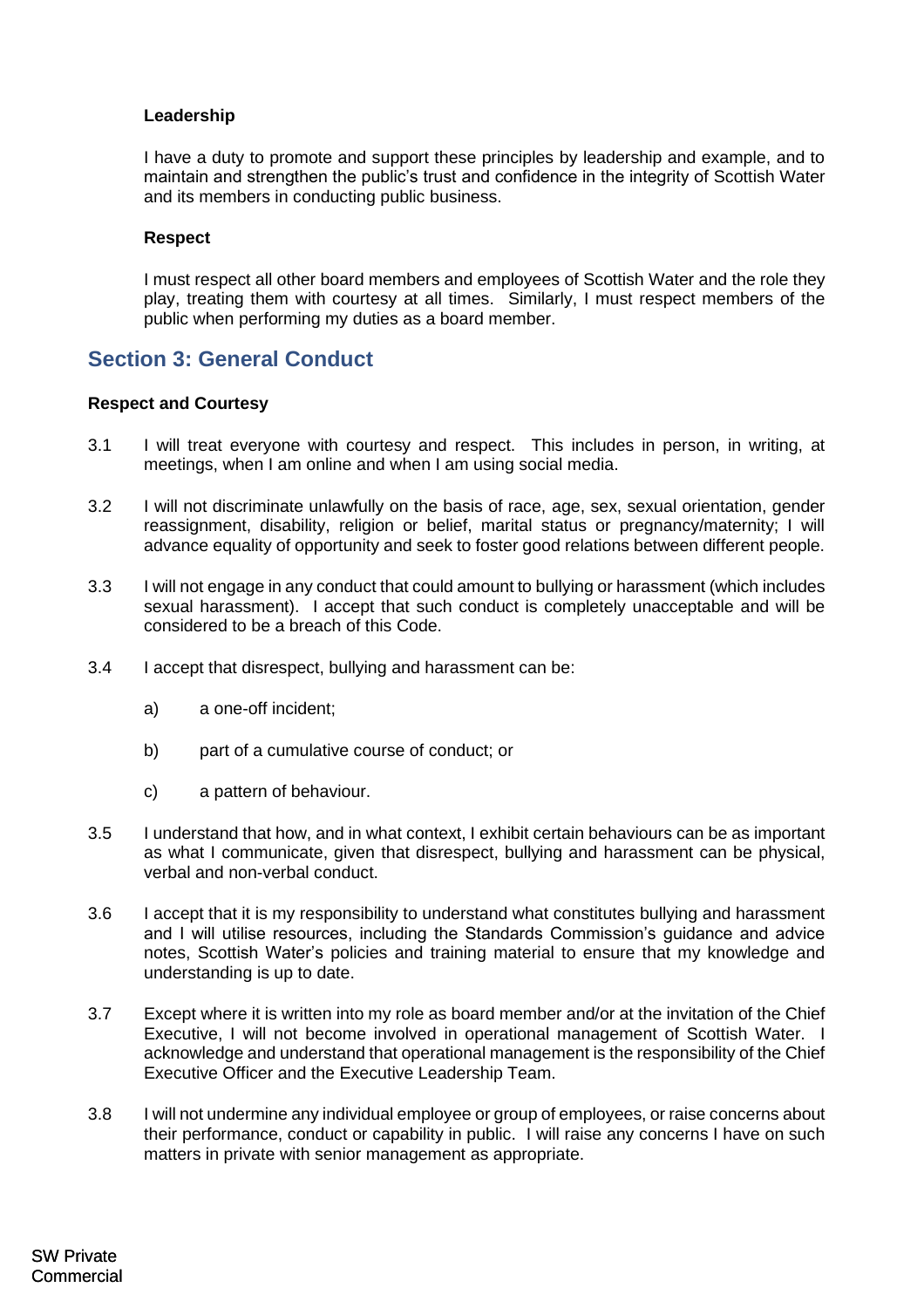- 3.9 I will not take, or seek to take, unfair advantage of my position in my dealings with employees of Scottish Water or bring any undue influence to bear on employees to take a certain action. I will not ask or direct employees to do something which I know, or should reasonably know, could compromise them or prevent them from undertaking their duties properly and appropriately.
- 3.10 I will respect and comply with rulings from the Chair during meetings of:
	- a) Scottish Water, its committees; and
	- b) any outside organisations that I have been appointed or nominated to by Scottish Water or on which I represent Scottish Water.
- 3.11 I will respect the principle of collective decision-making and corporate responsibility. This means that once the Board has made a decision, I will support that decision, even if I did not agree with it or vote for it.

## **Remuneration, Allowances and Expenses**

3.12 I will comply with the rules, and the policies of Scottish Water, on the payment of remuneration, allowances and expenses.

## **Gifts and Hospitality**

- 3.13 I understand that I may be offered gifts (including money raised via crowdfunding or sponsorship), hospitality, material benefits or services ("gift or hospitality") that may be reasonably regarded by a member of the public with knowledge of the relevant facts as placing me under an improper obligation or being capable of influencing my judgement.
- 3.14 I will never **ask for** or **seek** any gift or hospitality.
- 3.15 I will refuse any gift or hospitality, unless it is:
	- a) a minor item or token of modest intrinsic value offered on an infrequent basis;
	- b) a gift being offered to Scottish Water;
	- c) hospitality which would reasonably be associated with my duties as a board member; or
	- d) hospitality which has been approved in advance by Scottish Water in accordance with Scottish Water's Gifts and Hospitality Policy.
- 3.16 I will consider whether there could be a reasonable perception that any gift or hospitality received by a person or body connected to me could or would influence my judgement.
- 3.17 I will not allow the promise of money or other financial advantage to induce me to act improperly in my role as a board member. I accept that the money or advantage (including any gift or hospitality) does not have to be given to me directly. The offer of monies or advantages to others, including community groups, may amount to bribery, if the intention is to induce me to improperly perform a function.
- 3.18 I will never accept any gift or hospitality from any individual or applicant who is awaiting a decision from, or seeking to do business with, Scottish Water.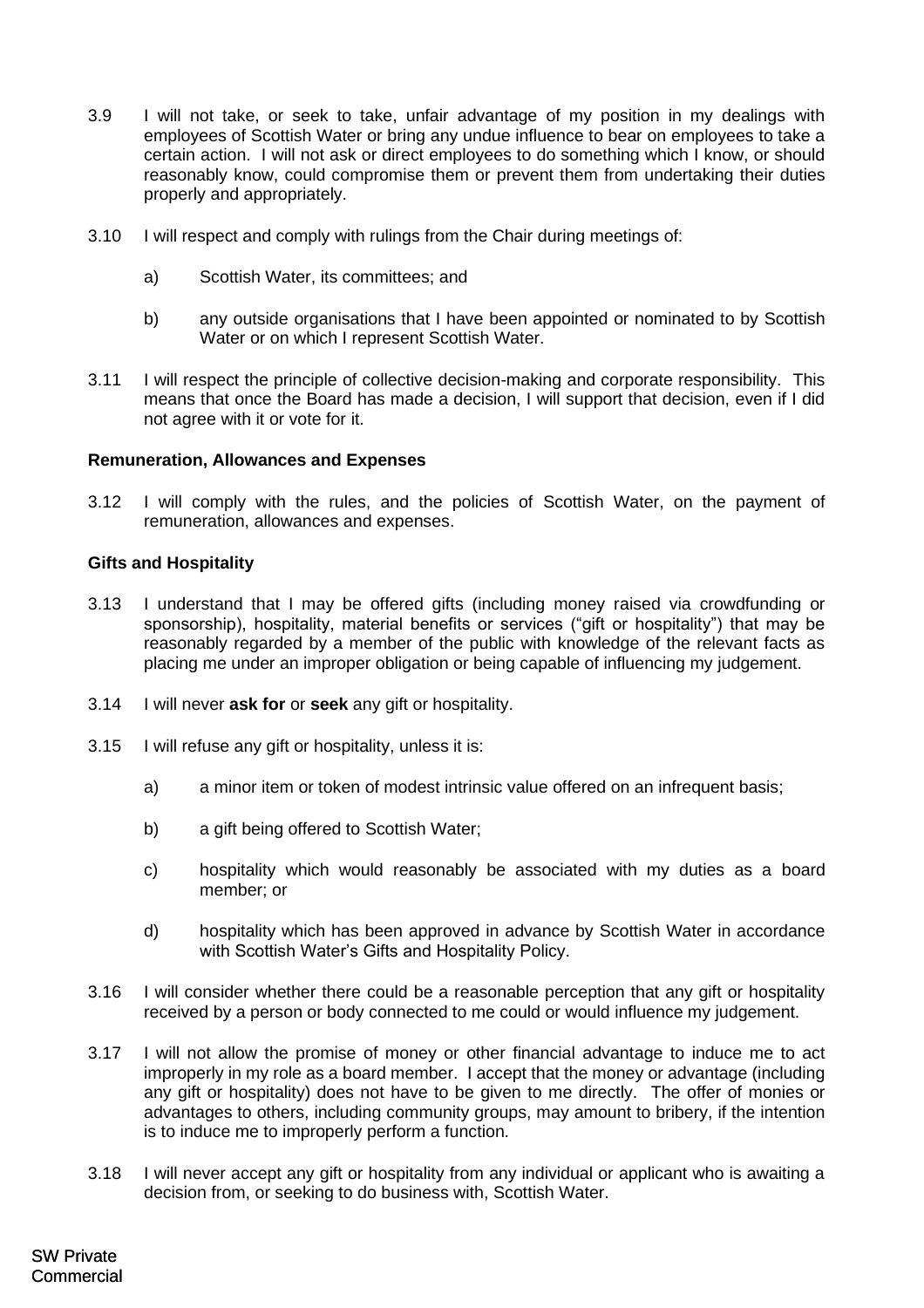- 3.19 If I consider that declining an offer of a gift would cause offence, I will accept it and hand it over to Scottish Water at the earliest possible opportunity and ask for it to be registered.
- 3.20 I will promptly advise Scottish Water's Corporate Secretary if I am offered (but refuse) any gift or hospitality of any significant value and/or if I am offered any gift or hospitality from the same source on a repeated basis, so that Scottish Water can monitor this.
- <span id="page-6-0"></span>3.21 I will familiarise myself with the terms of the Bribery Act 2010, which provides for offences of bribing another person and offences relating to being bribed.

## **Confidentiality**

- 3.22 I will not disclose confidential information or information which should reasonably be regarded as being of a confidential or private nature, without the express consent of a person or body authorised to give such consent, or unless required to do so by law. I note that if I cannot obtain such express consent, I should assume it is not given.
- 3.23 I accept that confidential information can include discussions, documents and information which is not yet public or never intended to be public, and information deemed confidential by statute.
- 3.24 I will only use confidential information to undertake my duties as a board member. I will not use it in any way for personal advantage or to discredit Scottish Water (even if my personal view is that the information should be publicly available).
- 3.25 I note that these confidentiality requirements do not apply to protected whistleblowing disclosures made to the prescribed persons and bodies as identified in statute.

### **Use of Scottish Water Resources**

- 3.26 I will only use Scottish Water's resources, including employee assistance, facilities, stationery and IT equipment, for carrying out duties on behalf of Scottish Water, in accordance with its relevant policies.
- 3.27 I will not use, or in any way enable others to use, Scottish Water's resources:
	- a) imprudently (without thinking about the implications or consequences);
	- b) unlawfully;
	- c) for any political activities or matters relating to these; or
	- d) improperly.

## **Dealing with Scottish Water and Preferential Treatment**

- 3.28 I will not use, or attempt to use, my position or influence as a board member to:
	- a) improperly confer on or secure for myself, or others, an advantage;
	- b) avoid a disadvantage for myself, or create a disadvantage for others; or
	- c) improperly seek preferential treatment or access for myself or others.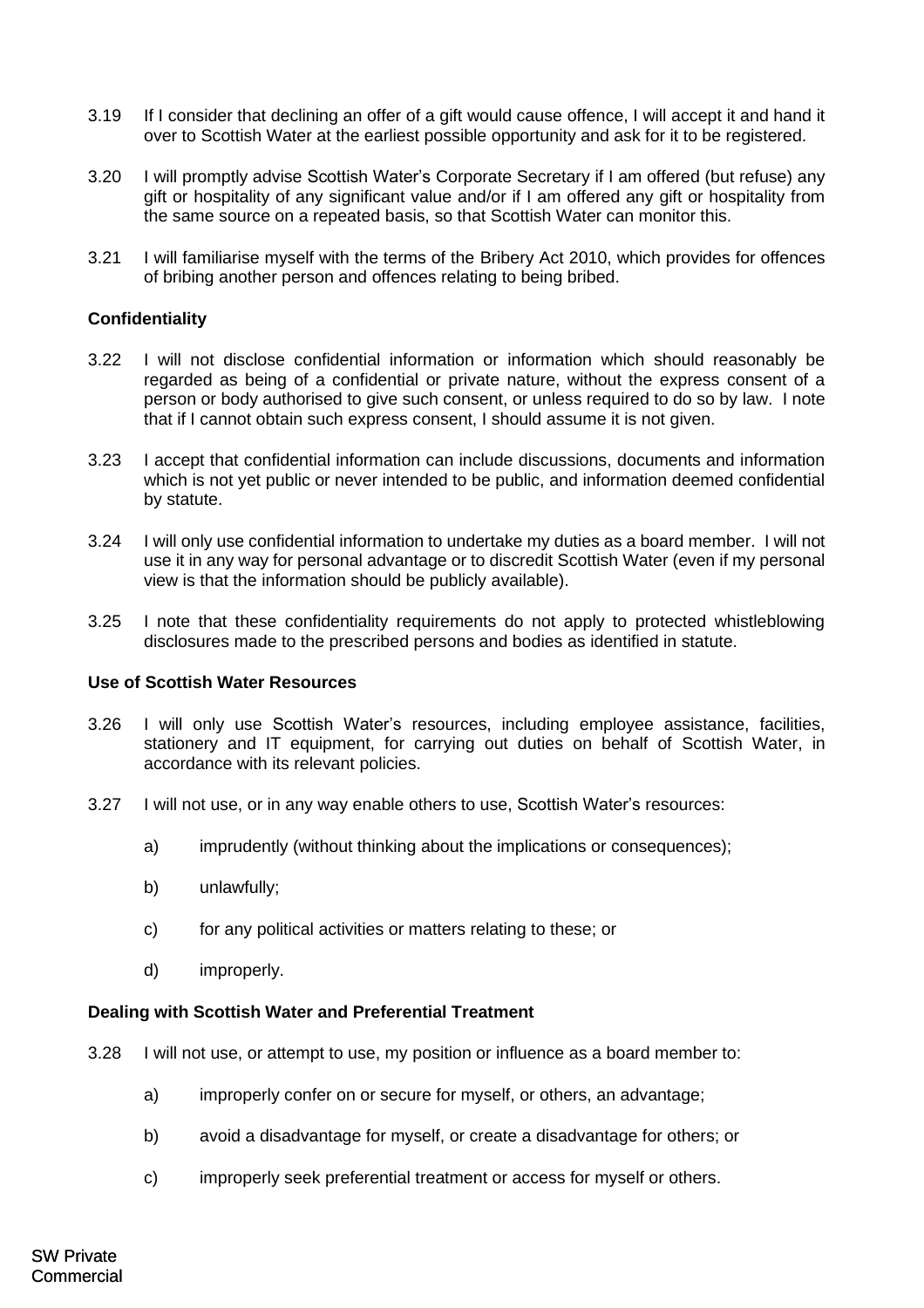- 3.29 I will avoid any action which could lead members of the public to believe that preferential treatment or access is being sought.
- 3.30 I will advise employees of any connection, as defined at Section 5, I may have to a matter, when seeking information or advice or responding to a request for information or advice from them.

## **Appointments to Outside Organisations**

- 3.31 If I am appointed, or nominated by Scottish Water, as a member of another body or organisation, I will abide by the rules of conduct and will act in the best interests of that body or organisation while acting as a member of it. I will also continue to observe the rules of this Code when carrying out the duties of that body or organisation.
- 3.32 I accept that if I am a director or trustee (or equivalent) of a company or a charity, I will be responsible for identifying, and taking advice on, any conflicts of interest that may arise between the company or charity and Scottish Water.

# <span id="page-7-0"></span>**Section 4: Registration of Interests**

- 4.1 The following paragraphs set out what I have to register when I am appointed and whenever my circumstances change. The register covers my current term of appointment.
- 4.2 I understand that regulations made by the Scottish Ministers describe the detail and timescale for registering interests, including a requirement that a Board member must register their registerable interests within one month of becoming a Board member, and register any changes to those interests within one month of those changes having occurred.
- 4.3 The interests which I am required to register are those set out in the following paragraphs. Other than as required by paragraph 4.23, I understand it is not necessary to register the interests of my spouse or cohabitee.

## **Category One: Remuneration**

- 4.4 I will register any work for which I receive, or expect to receive, payment. I have a registerable interest where I receive remuneration by virtue of being:
	- a) employed;
	- b) self-employed;
	- c) the holder of an office;
	- d) a director of an undertaking;
	- e) a partner in a firm;
	- f) appointed or nominated by Scottish Water to another body; or
	- g) engaged in a trade, profession or vocation or any other work.
- 4.5 I understand that in relation to 4.4 above, the amount of remuneration does not require to be registered. I understand that any remuneration received as a board member of Scottish Water does not have to be registered.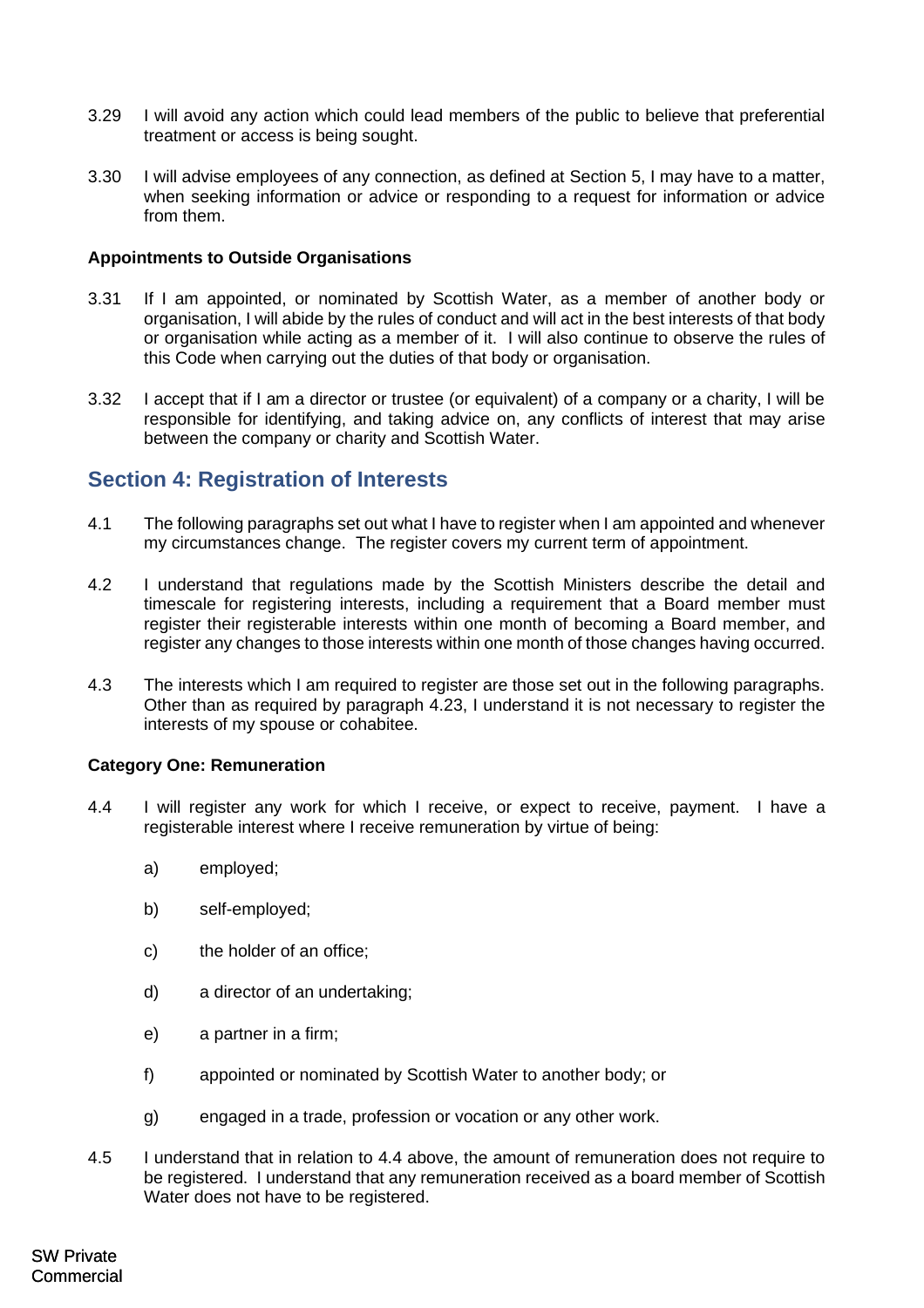- 4.6 I understand that if a position is not remunerated it does not need to be registered under this category. However, unremunerated directorships may need to be registered under Category Two: "Other Roles".
- 4.7 I must register any allowances I receive in relation to membership of any organisation under Category One.
- 4.8 When registering employment as an employee, I must give the full name of the employer, the nature of its business and the nature of the post I hold in the organisation.
- 4.9 When registering remuneration from the categories listed in paragraph 4.4(b) to (g) above, I must provide the full name and give details of the nature of the business, organisation, undertaking, partnership or other body, as appropriate. I recognise that some other employments may be incompatible with my role as board member of Scottish Water in terms of paragraph 6.7 of this Code.
- 4.10 Where I otherwise undertake a trade, profession or vocation, or any other work, the detail to be given is the nature of the work and how often it is undertaken.
- 4.11 When registering a directorship, it is necessary to provide the registered name and registered number of the undertaking in which the directorship is held and provide information about the nature of its business.
- 4.12 I understand that the registration of a pension is not required as this falls outside the scope of the category.

## **Category Two: Other Roles**

- 4.13 I will register any unremunerated directorships where the body in question is a subsidiary or parent company of an undertaking in which I hold a remunerated directorship.
- 4.14 I will register the registered name and registered number of the subsidiary or parent company or other undertaking and the nature of its business, and its relationship to the company or other undertaking in which I am a director and from which I receive remuneration.

### **Category Three: Contracts**

- 4.15 I have a registerable interest where I (or a firm in which I am a partner, or an undertaking in which I am a director or in which I have shares of a value as described in paragraph 4.20 below) have made a contract with Scottish Water:
	- a) under which goods or services are to be provided, or works are to be executed; and
	- b) which has not been fully discharged.
- 4.16 I will register a description of the contract, including its duration, but excluding the value.

### **Category Four: Election Expenses**

4.17 If I have been elected to Scottish Water, then I will register a description of, and statement of, any assistance towards election expenses relating to election to Scottish Water.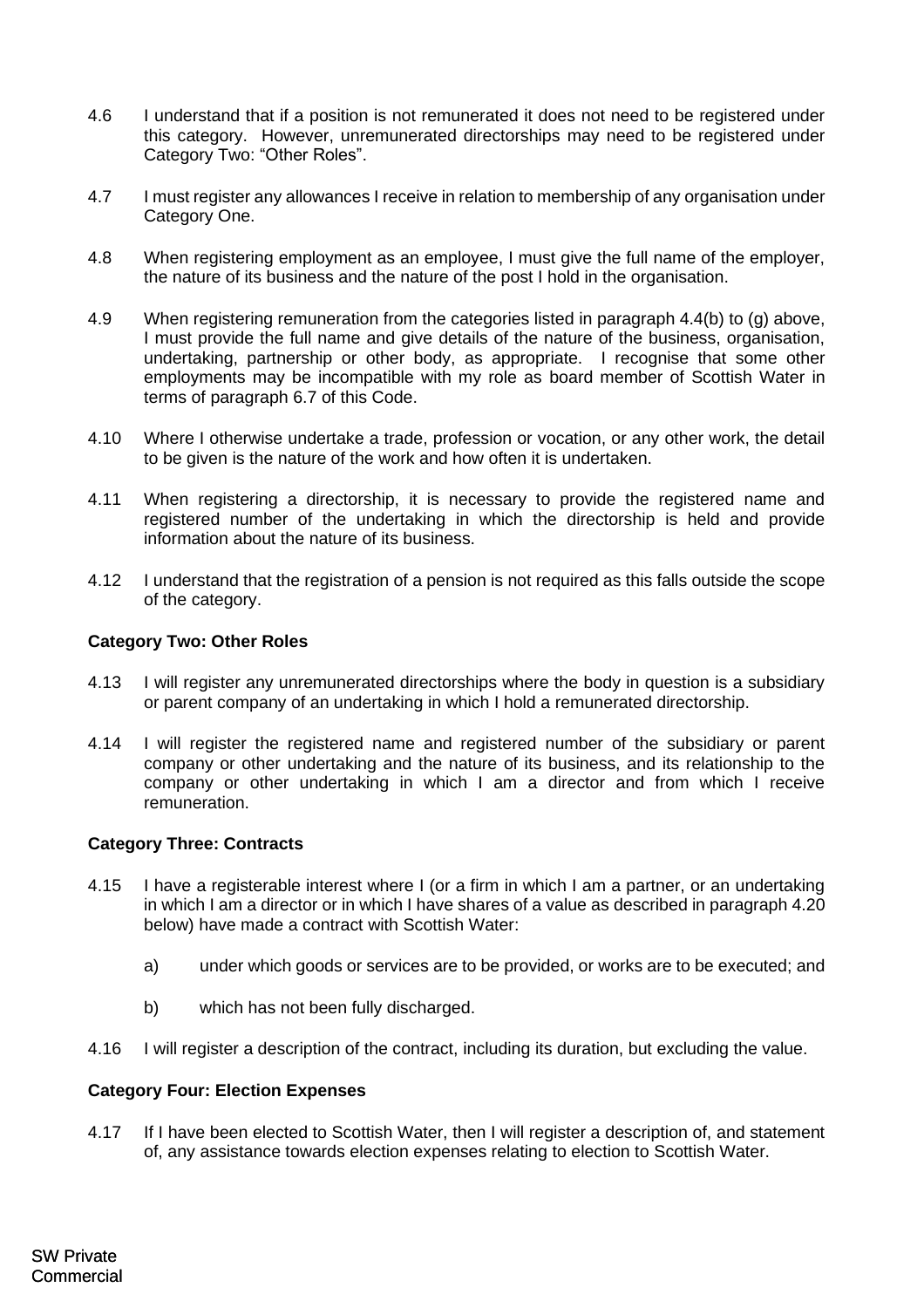# **Category Five: Houses, Land and Buildings**

- 4.18 I have a registerable interest where I own or have any other right or interest in houses, land and buildings, which may be significant to, of relevance to, or bear upon, the work and operation of Scottish Water.
- 4.19 I accept that, when deciding whether or not I need to register any interest I have in houses, land or buildings, the test to be applied is whether a member of the public, with knowledge of the relevant facts, would reasonably regard the interest as being so significant that it could potentially affect my responsibilities to Scottish Water and to the public, or could influence my actions, speeches or decision-making.

## **Category Six: Interest in Shares and Securities**

- 4.20 I have a registerable interest where:
	- a) I own or have an interest in more than 1% of the issued share capital of the company or other body; or
	- b) where, at the relevant date, the market value of any shares and securities (in any one specific company or body) that I own or have an interest in is greater than £25,000.

## **Category Seven: Gifts and Hospitality**

4.21 I understand the requirements of paragraphs 3.13 to 3.21 regarding gifts and hospitality. As I will not accept any gifts or hospitality, other than under the limited circumstances allowed, I understand there is no longer the need to register any.

## **Category Eight: Non-Financial Interests**

4.22 I may also have other interests and I understand it is equally important that relevant interests such as membership or holding office in other public bodies, companies, clubs, societies and organisations such as trades unions and voluntary organisations, are registered and described. In this context, I understand non-financial interests are those which members of the public with knowledge of the relevant facts might reasonably think could influence my actions, speeches, votes or decision-making in Scottish Water (this includes its Committees and memberships of other organisations to which I have been appointed or nominated by Scottish Water).

## **Category Nine: Close Family Members**

4.23 I will register the interests of any close family member who has transactions with Scottish Water or is likely to have transactions or do business with Scottish Water.

# **Section 5: Declaration of Interests**

## **Stage 1: Connection**

- 5.1 For each particular matter I am involved in as a Board member, I will first consider whether I have a connection to that matter.
- 5.2 I understand that a connection is any link between the matter being considered and me, or a person or body I am associated with. This could be a family relationship or a social or professional contact.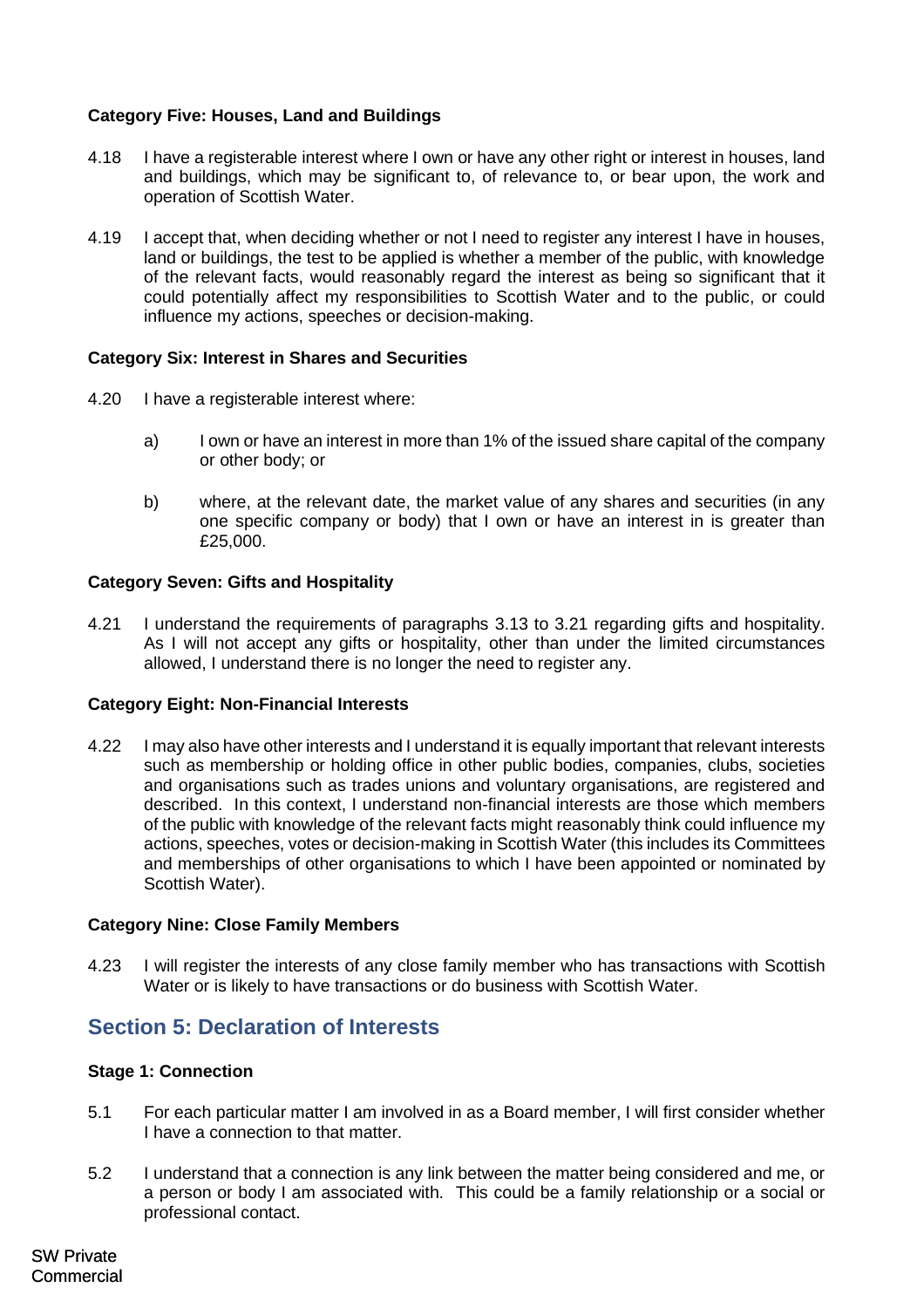- 5.3 A connection includes anything that I have registered as an interest.
- 5.4 A connection does not include being a member of a body to which I have been appointed or nominated by Scottish Water as a representative of Scottish Water, unless:
	- a) the matter being considered by Scottish Water is quasi-judicial or regulatory; or
	- b) I have a personal conflict by reason of my actions, my connections or my legal obligations.

## <span id="page-10-0"></span>**Stage 2: Interest**

5.5 I understand my connection is an interest that requires to be declared where the objective test is met – that is where a member of the public with knowledge of the relevant facts would reasonably regard my connection to a particular matter as being so significant that it would be considered as being likely to influence the discussion or decision-making.

### **Stage 3: Participation**

- 5.6 I will declare my interest as early as possible in meetings. I will not remain in the meeting nor participate in any way in those parts of meetings where I have declared an interest.
- 5.7 I will consider whether it is appropriate for transparency reasons to state publicly where I have a connection, which I do not consider amounts to an interest.
- 5.8 I note that I can apply to the Standards Commission and ask it to grant a dispensation to allow me to take part in the discussion and decision-making on a matter where I would otherwise have to declare an interest and withdraw (as a result of having a connection to the matter that would fall within the objective test). I note that such an application must be made in advance of any meetings where the dispensation is sought and that I cannot take part in any discussion or decision-making on the matter in question unless, and until, the application is granted.
- 5.9 I note that public confidence in a public body is damaged by the perception that decisions taken by that body are substantially influenced by factors other than the public interest. I will not accept a role or appointment if doing so means I will have to declare interests frequently at meetings in respect of my role as a board member. Similarly, if any appointment or nomination to another body would give rise to objective concern because of my existing personal involvement or affiliations, I will not accept the appointment or nomination.

# <span id="page-10-1"></span>**Section 6: Lobbying and Access**

- 6.1 I understand that a wide range of people will seek access to me as a board member and will try to lobby me, including individuals, organisations and companies. I must distinguish between:
	- a) any role I have in dealing with enquiries from the public;
	- b) any community engagement where I am working with individuals and organisations to encourage their participation and involvement; and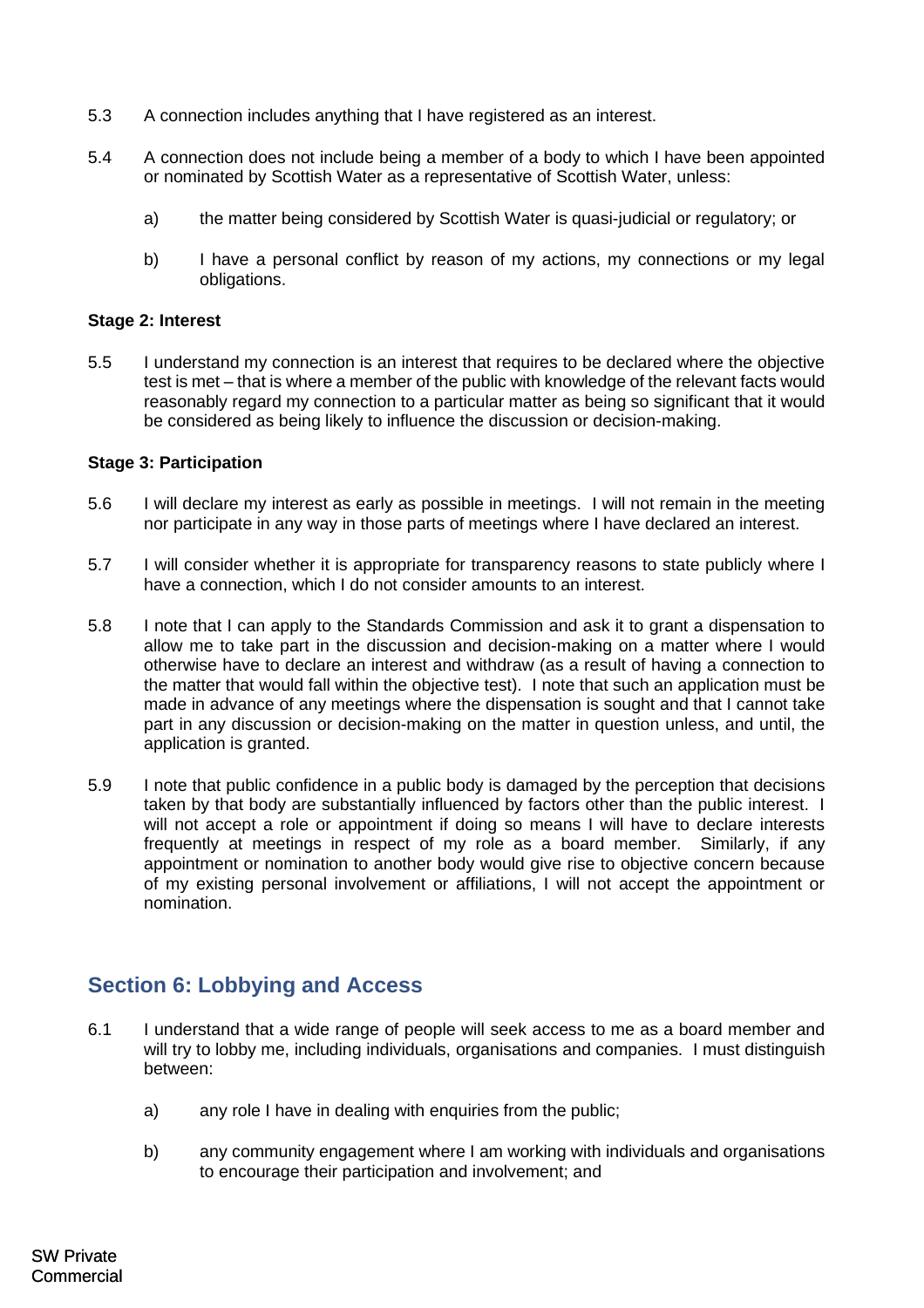- c) lobbying, which is where I am approached by any individual or organisation who is seeking to influence me for financial gain or advantage, particularly those who are seeking to do business with Scottish Water (for example contracts/procurement).
- 6.2 In deciding whether, and if so how, to respond to such lobbying, I will always have regard to the objective test, which is whether a member of the public, with knowledge of the relevant facts, would reasonably regard my conduct as being likely to influence my, or Scottish Water's, decision-making role.
- 6.3 I will not, in relation to contact with any person or organisation that lobbies, do anything which contravenes this Code or any other relevant rule of Scottish Water or any statutory provision.
- 6.4 I will not, in relation to contact with any person or organisation that lobbies, act in any way which could bring discredit upon Scottish Water.
- 6.5 If I have concerns about the approach or methods used by any person or organisation in their contacts with me, I will seek the guidance of the Chair, Chief Executive Officer or Corporate Secretary of Scottish Water.
- 6.6 The public must be assured that no person or organisation will gain better access to, or treatment by, me as a result of employing a company or individual to lobby on a fee basis on their behalf. I will not, therefore, offer or accord any preferential access or treatment to those lobbying on a fee basis on behalf of clients compared with that which I accord any other person or organisation who lobbies or approaches me. I will ensure that those lobbying on a fee basis on behalf of clients are not given to understand that preferential access or treatment, compared to that accorded to any other person or organisation, might be forthcoming.
- 6.7 Before taking any action as a result of being lobbied, I will seek to satisfy myself about the identity of the person or organisation that is lobbying and the motive for lobbying. I understand that I may choose to act in response to a person or organisation lobbying on a fee basis on behalf of clients but it is important that I understand the basis on which I am being lobbied in order to ensure that any action taken in connection with the lobbyist complies with the standards set out in this Code and the Lobbying (Scotland) Act 2016.
- 6.8 I will not accept any paid work:
	- a) which would involve me lobbying on behalf of any person or organisation or any clients of a person or organisation.
	- b) to provide services as a strategist, adviser or consultant, for example advising on how to influence Scottish Water and its members. This does not prohibit me from being remunerated for activity which may arise because of, or relate to, membership of Scottish Water, such as journalism or broadcasting, or involvement in representative or presentational work, such as participation in delegations, conferences or other events.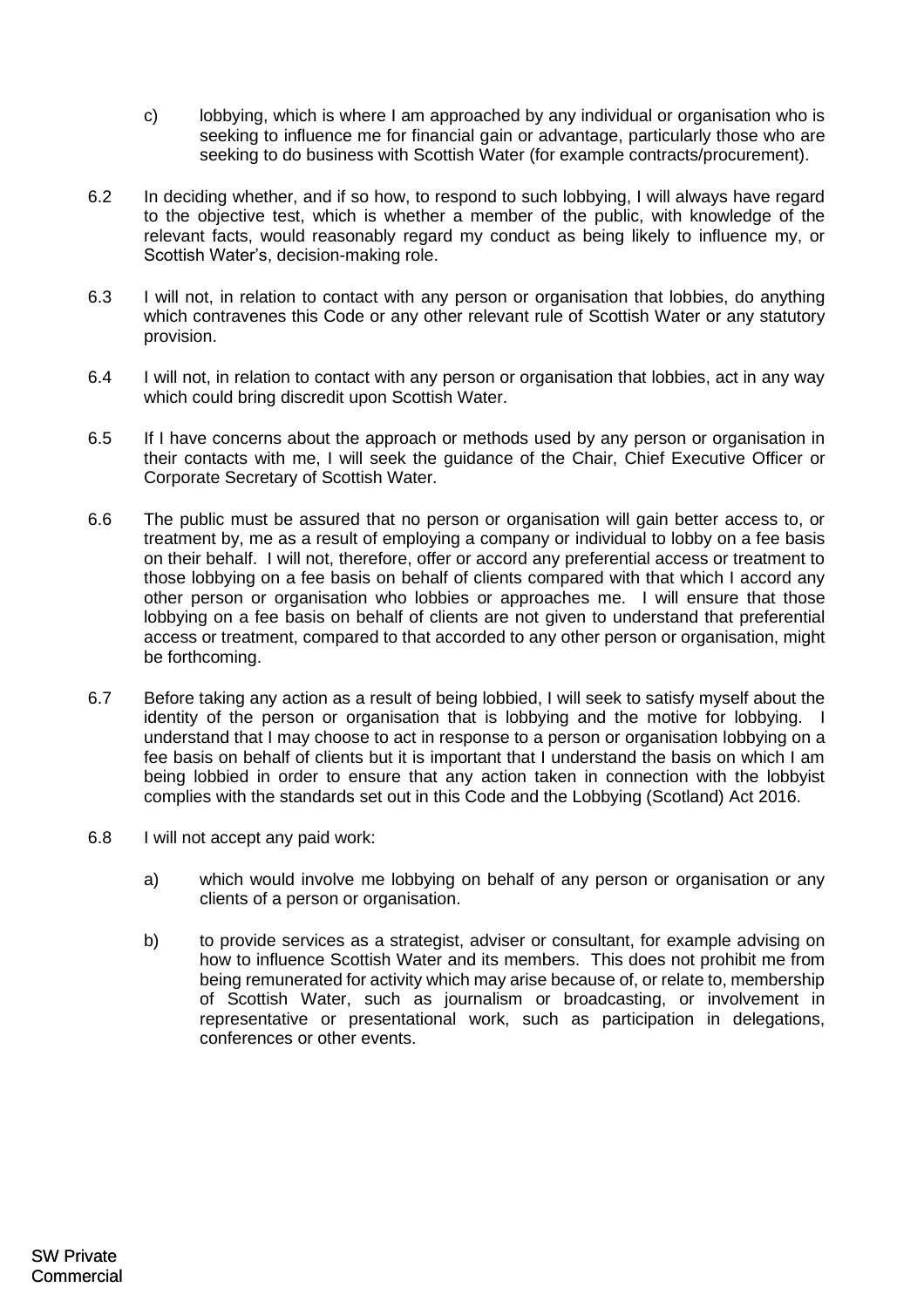# **Annex A: Breaches of The Code**

## **Introduction**

- 1. [The Ethical Standards in Public Life etc. \(Scotland\) Act 2000](http://www.legislation.gov.uk/asp/2000/7/contents) ("the Act") provided for a framework to encourage and, where necessary, enforce high ethical standards in public life.
- 2. The Act provided for the introduction of new codes of conduct for local authority councillors and members of relevant public bodies, imposing on councils and relevant public bodies a duty to help their members comply with the relevant code.
- 3. The Act and the subsequent Scottish Parliamentary Commissions and Commissioners etc. Act 2010 established the Standards Commission for Scotland ("Standards Commission") and the post of [Commissioner for Ethical Standards in](https://www.ethicalstandards.org.uk/) [Public Life in Scotland](https://www.ethicalstandards.org.uk/) ("ESC").
- 4. The Standards Commission and ESC are separate and independent, each with distinct functions. Complaints of breaches of a public body's Code of Conduct are investigated by the ESC and adjudicated upon by the Standards Commission.
- 5. The first Model Code of Conduct came into force in 2002. The Code has since been reviewed and re-issued in 2014. The 2021 Code has been issued by the Scottish Ministers following consultation, and with the approval of the Scottish Parliament, as required by the Act.

## **Investigation of Complaints**

- 6. The ESC is responsible for investigating complaints about members of devolved public bodies. It is not, however, mandatory to report a complaint about a potential breach of the Code to the ESC. It may be more appropriate in some circumstances for attempts to be made to resolve the matter informally at a local level.
- 7. On conclusion of the investigation, the ESC will send a report to the Standards Commission.

### **Hearings**

- 8. On receipt of a report from the ESC, the Standards Commission can choose to:
- Do nothing;
- Direct the ESC to carry out further investigations; or
- Hold a Hearing.
- 9. Hearings are held (usually in public) to determine whether the member concerned has breached their public body's Code of Conduct. The Hearing Panel comprises of three members of the Standards Commission. The ESC will present evidence and/or make submissions at the Hearing about the investigation and any conclusions as to whether the member has contravened the Code. The member is entitled to attend or be represented at the Hearing and can also present evidence and make submissions. Both parties can call witnesses. Once it has heard all the evidence and submissions, the Hearing Panel will make a determination about whether or not it is satisfied, on the balance of probabilities, that there has been a contravention of the Code by the member. If the Hearing Panel decides that a member has breached their public body's Code, it is obliged to impose a sanction.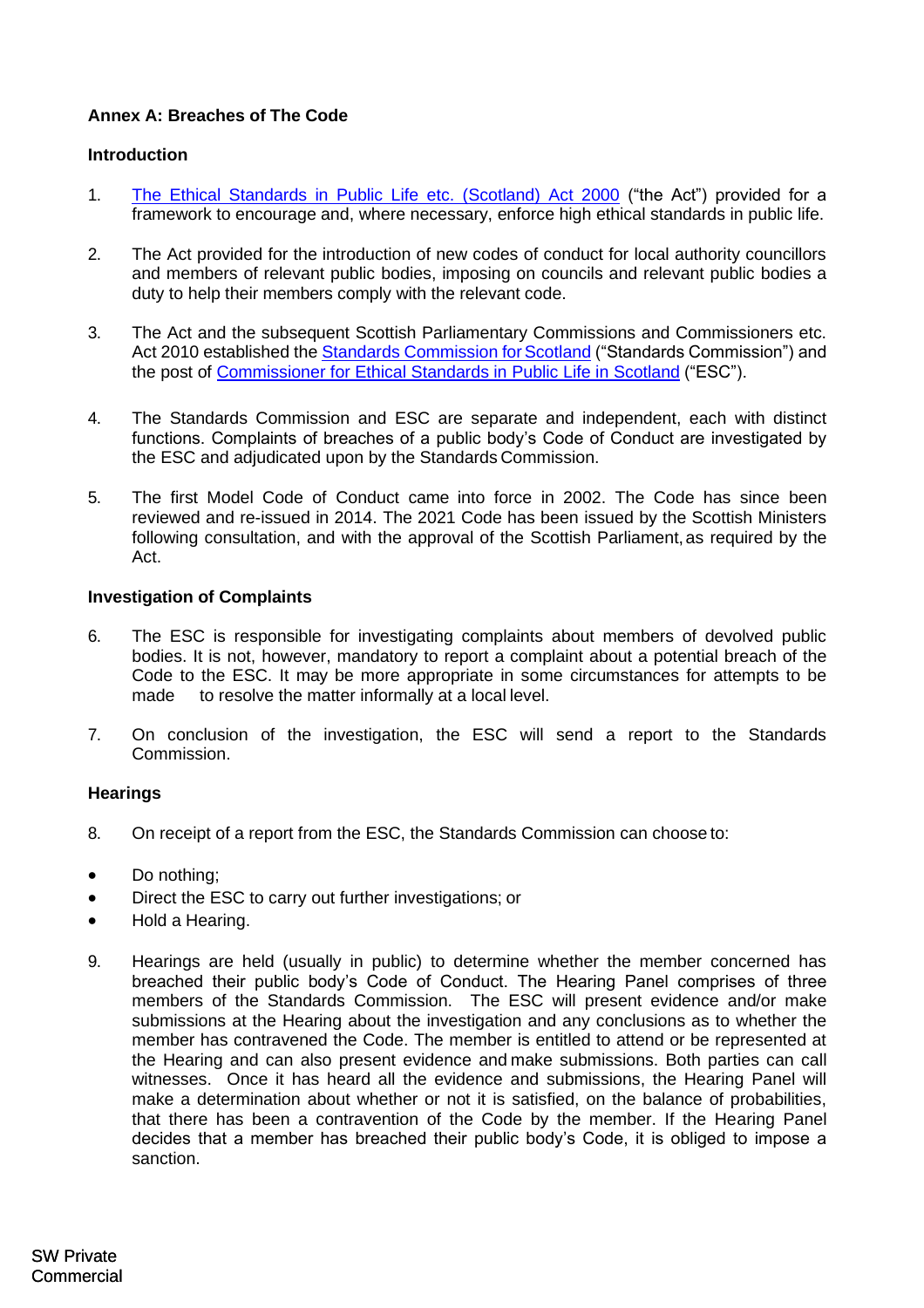# **Sanctions**

- 10. The sanctions that can be imposed following a finding of a breach of the Code are as follows:
- **Censure**: A censure is a formal record of the Standards Commission's severe and public disapproval of the member concerned.
- **Suspension**: This can be a full or partial suspension (for up to one year). A full suspension means that the member is suspended from attending all meetings of the public body. Partial suspension means that the member is suspended from attending some of the meetings of the public body. The Commission can direct that any remuneration or allowance the member receives as a result of their membership of the public body be reduced or not paid during a period of suspension.
- **Disqualification**: Disqualification means that the member is removed from membership of the body and disqualified (for a period not exceeding five years), from membership of the body. Where a member is also a member of another devolved public body (as defined in the Act), the Commission may also remove or disqualify that person in respect of that membership. Full details of the sanctions are set out in section 19 of the Act.

## **Interim Suspensions**

- 11. Section 21 of the Act provides the Standards Commission with the power to impose an interim suspension on a member on receipt of an interim report from the ESC about an ongoing investigation. In making a decision about whether or not to impose an interim suspension, a Panel comprising of three Members of the Standards Commission will review the interim report and any representations received from the member and will consider whether it is satisfied:
- That the further conduct of the ESC's investigation is likely to be prejudiced if such an action is not taken (for example if there are concerns that the member may try to interfere with evidence or witnesses); or
- That it is otherwise in the public interest to take such a measure. A policy outlining how the Standards Commission makes any decision under Section 21 and the procedures it will follow in doing so, should any such a report be received from the ESC can be found [here.](https://www.standardscommissionscotland.org.uk/cases)
- 12. The decision to impose an interim suspension is not, and should not be seen as, a finding on the merits of any complaint or the validity of any allegations against a member of a devolved public body, nor should it be viewed as a disciplinary measure.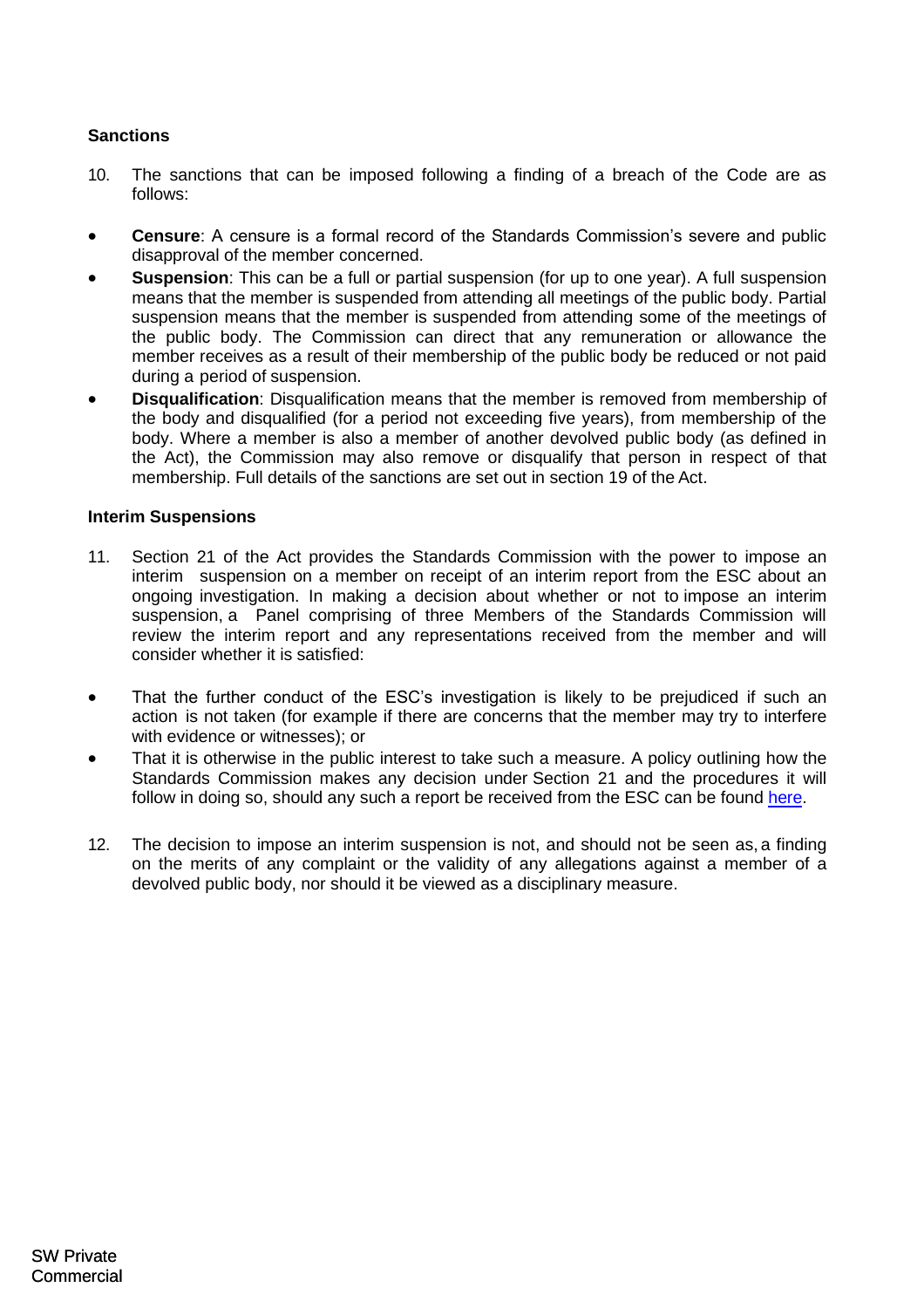## <span id="page-14-0"></span>**Annex B: Definitions**

**"Bullying"** is inappropriate and unwelcome behaviour which is offensive and intimidating, and which makes an individual or group feel undermined, humiliated or insulted.

**"Chair"** includes Board Convener or any other individual discharging a similar function to that of a Chair or Convener under alternative decision-making structures.

**"Code"** is the code of conduct for members of your devolved public body, which is based on the Model Code of Conduct for members of devolved public bodies in Scotland.

**"Cohabitee"** includes any person who is living with you in a relationship similar to that of a partner, civil partner, or spouse.

## **"Confidential Information"** includes:

- any information passed on to the public body by a Government department (even if it is not clearly marked as confidential) which does not allow the disclosure of that information to the public;
- information of which the law prohibits disclosure (under statute or by the order of a Court);
- any legal advice provided to the public body; or
- any other information which would reasonably be considered a breach of confidence should it be made public.

**"Election expenses"** means expenses incurred, whether before, during or after the election, on account of, or in respect of, the conduct or management of the election.

**"Employee**" includes individuals employed:

- directly by the public body;
- as contractors by the public body, or
- by a contractor to work on the public body's premises.

**"Gifts"** a gift can include any item or service received free of charge, or which may be offered or promised at a discounted rate or on terms not available to the general public. Gifts include benefits such as relief from indebtedness, loan concessions, or provision of property, services or facilities at a cost below that generally charged to members of the public. It can also include gifts received directly or gifts received by any company in which the recipient holds a controlling interest in, or by a partnership of which the recipient is a partner.

**"Harassment"** is any unwelcome behaviour or conduct which makes someone feel offended, humiliated, intimidated, frightened and / or uncomfortable. Harassment can be experienced directly or indirectly and can occur as an isolated incident or as a course of persistent behaviour

**"Hospitality"** includes the offer or promise of food, drink, accommodation, entertainment or the opportunity to attend any cultural or sporting event on terms not available to the general public.

**"Relevant Date"** Where a board member had an interest in shares at the date on which the member was appointed as a member, the relevant date is  $-$  (a) that date; and (b) the 5th April immediately following that date and in eachsucceeding year, where the interest is retained on that 5th April.

**"Public body"** means a devolved public body listed in Schedule 3 of the Ethical Standards in Public Life etc. (Scotland) Act 2000, as amended.

**"Remuneration"** includes any salary, wage, share of profits, fee, other monetary benefit or benefit in kind.